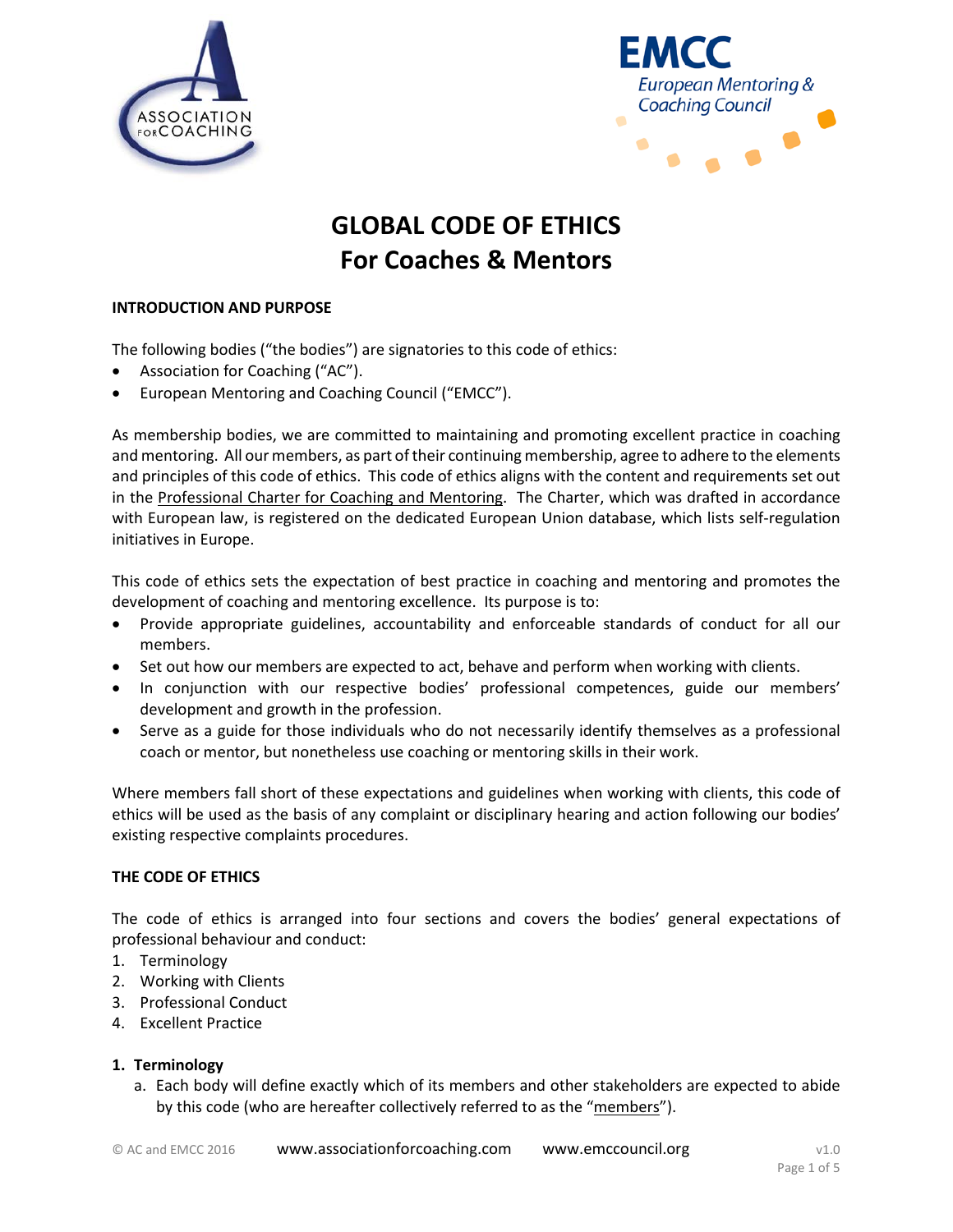



**b.** For proper understanding of this code of ethics (hereafter referred to as the "code") members should be aware of their respective professional body's definitions and terminology for the precise meanings of key words used in this code e.g. coach, coaching, client, member, mentor, mentoring, sponsor, supervisor and supervision.

## **2. Working with Clients**

### *Context*

2.1 Members will do their utmost to understand their clients' and sponsors' expectations and reach agreement on how they plan to meet them.

## *Contracting*

- 2.2 Before they start working with a client, members will explain, and make explicit, their commitment to abide by this code. Members will also make their clients and sponsors aware of their respective bodies' complaints procedures.
- 2.3 Before starting to work with a client, members will explain and strive to ensure that a client knows, and fully understands, the nature and terms and conditions, of any coaching or mentoring contract, including financial, logistical and confidentiality arrangements.
- 2.4 Members will be open about the methods they use, and on request be ready to supply the client with information about the processes involved.
- 2.5 Members will ensure that the duration of the contract is appropriate to achieve the client's and sponsor's goals and will actively work to avoid the client's dependency.

### *Integrity*

- 2.6 Members will accurately and honestly represent their relevant professional qualifications, experience, training, certifications and accreditations to clients, sponsors, members, coaches and mentors.
- 2.7 When talking with any party, members will accurately and honestly represent the potential value they provide as a coach or mentor.
- 2.8 Members will attribute ownership of work, ideas and materials of others to the originator and not claim it as their own.

### *Confidentiality*

- 2.9 When working with a client, members will maintain the strictest level of confidentiality with all client and sponsor information unless release of information is required by law.
- 2.10 Members will store, and dispose of, any records regarding clients, including electronic files and communications, in a manner that promotes confidentiality, security and privacy, and complies with all applicable laws and agreements.
- 2.11 Members will have a clear agreement with clients and sponsors about the conditions under which confidentiality will not be maintained (e.g. illegal activity, danger to self or others etc) and gain agreement to that limit of confidentiality where possible.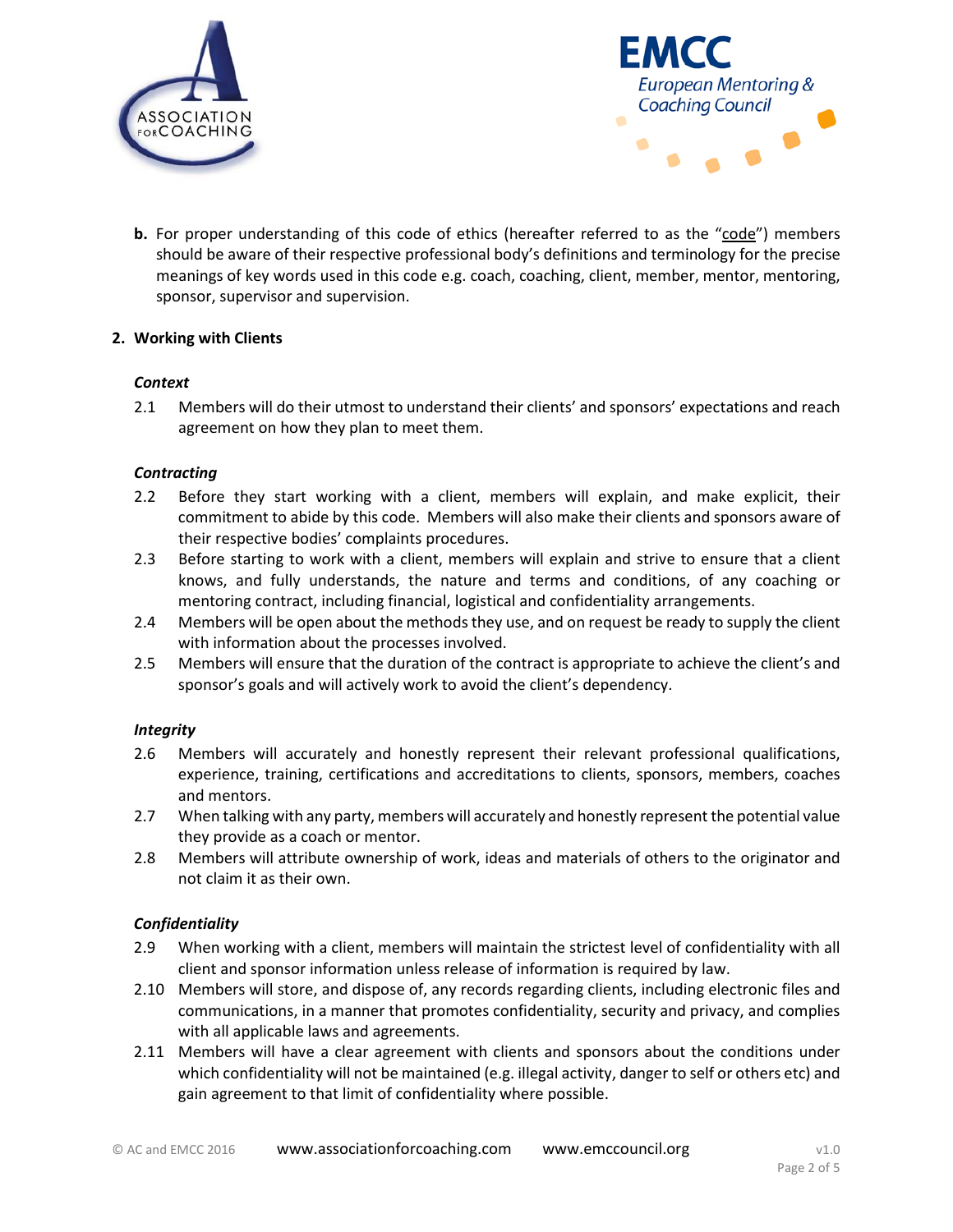



- 2.12 Members will share with clients that they are receiving supervision and identify that the client may well be referred to in this context anonymously. The client should be reassured that the supervision relationship is itself a confidential relationship.
- 2.13 If the client is a child or vulnerable adult, members will make arrangements with the client's sponsors or guardian to ensure a level of confidentiality in the best interests of that person while working within current legislation.

### *Inappropriate interactions*

- 2.14 Members are responsible for setting and keeping clear, appropriate and culturally sensitive boundaries that govern interactions, physical or otherwise, with clients or sponsor(s).
- 2.15 Members will avoid any romantic or sexual relationship with current clients, sponsor(s), students or supervisees. Further, members will be alert to the possibility of any potential sexual intimacy between the aforementioned parties and take appropriate action to avoid the intimacy or cancel the engagement in order to provide a safe environment overall.

## *Conflict of interest*

- 2.16 Members will not exploit a client or seek to gain any inappropriate advantage from the relationship – financial or non-financial.
- 2.17 To avoid any conflict of interest, members will distinguish a coaching or mentoring relationship from other forms of relationships, such as a friendship or a business relationship.
- 2.18 Members will be aware of the potential for conflicts of interest of either a commercial or personal nature arising through the working relationship and deal with them quickly and effectively to ensure there is no detriment to the client or sponsor or the member.
- 2.19 Members will consider the impact of any client relationships on other client relationships and discuss any potential conflict of interest with those who might be affected.
- 2.20 Members will disclose any conflict openly with the client and agree to withdraw from the relationship if a conflict arises which cannot be managed effectively.

### *Terminating professional relationships & on-going responsibilities*

- 2.21 Members will respect the client's right to terminate the engagement at any point in the process, subject to the provisions of the coaching or mentoring service agreement.
- 2.22 Members will encourage the client or sponsor to stop the coaching or mentoring engagement if it is believed that the client or sponsor would be served better by another coach, mentor or another form of professional help.
- 2.23 Members understand that their professional responsibilities continue beyond the termination of any professional relationship. These include:
	- Maintenance of agreed confidentiality of all information relating to clients and sponsors.
	- Safe and secure maintenance of all related records and data.
	- Avoidance of any exploitation of the former relationship, which could otherwise call into question the professionalism or integrity of the member or the professional community.
	- Provision of any follow-up that has been agreed to.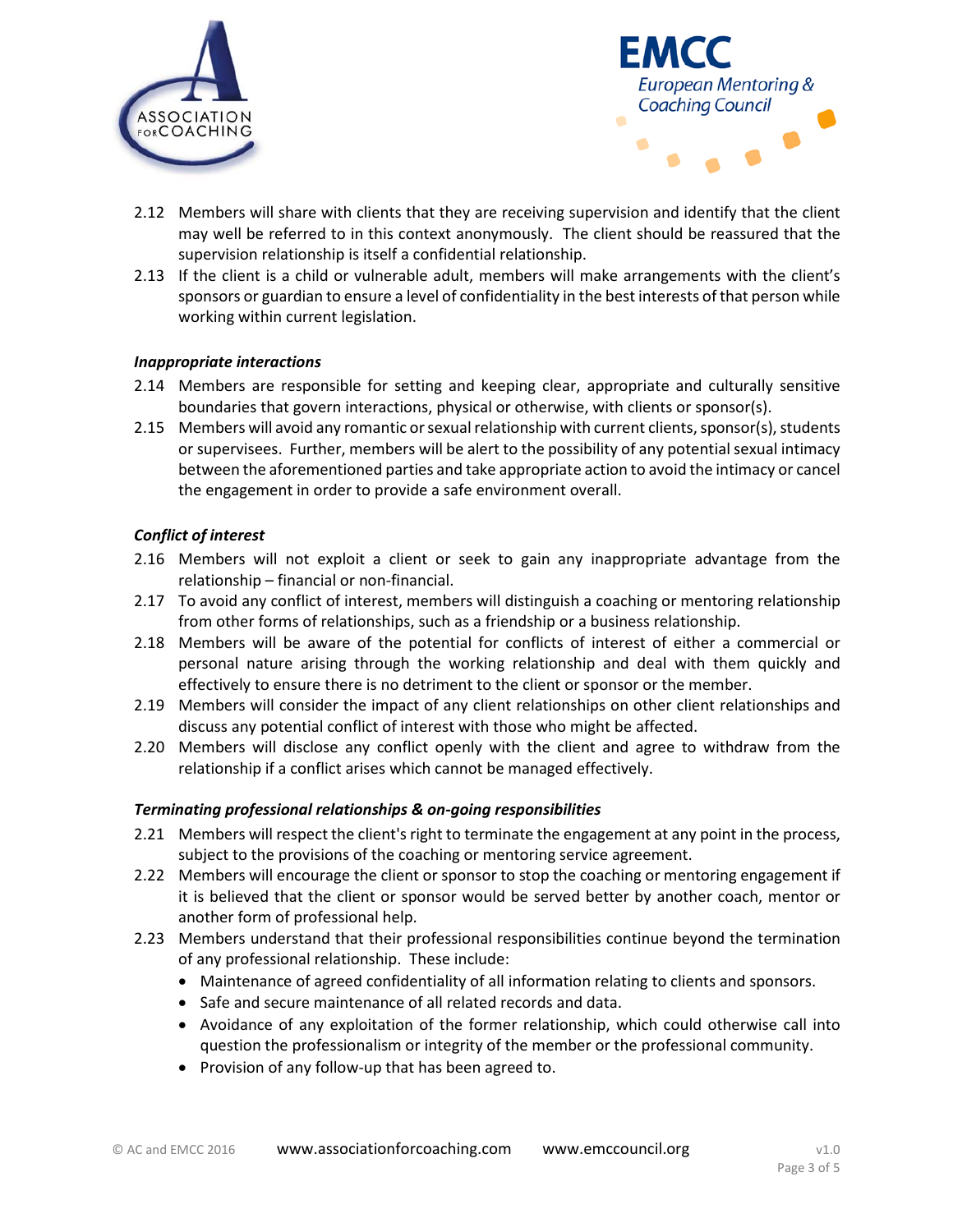



## **3. Professional Conduct**

### *Maintaining the reputation of coaching and mentoring*

- 3.1 Members are expected to behave in a way that at all times reflects positively upon, and enhances the reputation of, the coaching and mentoring profession.
- 3.2 Members will demonstrate respect for the variety of coaches, mentors and other individuals in the coaching and mentoring profession and for the different approaches to coaching and mentoring.

#### *Recognising equality and diversity*

- 3.3 Members will abide by their respective bodies' diversity statements and policies.
- 3.4 Members will avoid knowingly discriminating on any grounds and will constantly seek to enhance their own awareness of possible areas of discrimination.
- 3.5 Members will be cognisant of the potential for unconscious bias and seek to ensure they take a respectful and inclusive approach that embraces and explores individual difference.
- 3.6 Members will challenge in a supportive way any colleagues, employees, service providers, clients or participants who are perceived to be using discriminatory behaviour.
- 3.7 Members will monitor their language, spoken, written and non-verbal, for inadvertent discrimination.
- 3.8 Members will engage in developmental activities that are likely to increase their self-awareness in relation to equality and diversity.

### *Breaches of professional conduct*

- 3.9 Members accept that any breach that is upheld may result in sanctions including loss of accredited status and/or body membership. The bodies may share details of such breaches between them in the interest of client safety, upholding quality standards and maintaining the reputation of coaching and mentoring.
- 3.10 Members will ensure that no false or misleading claims are made, or implied, about their professional competence, qualifications or accreditation in any published, promotional material or otherwise.
- 3.11 A member can challenge another member when having reasonable cause to believe that this member is acting in an unethical manner and, failing resolution, will report that person to the body.

### *Legal and statutory obligations and duties*

- 3.12 Members are obliged to stay up to date and comply with all statutory/legal requirements in the country in which their work takes place and work within any organisational policies/procedures in the context in which the coaching or mentoring takes place.
- 3.13 Members will keep appropriate and accurate records of their work with clients and ensure they remain confidential, are stored securely, and comply with their country's data protection and privacy legislation.
- 3.14 In the context of the country in which the member operates, members will have the appropriate professional indemnity insurance to cover their coaching and mentoring work.